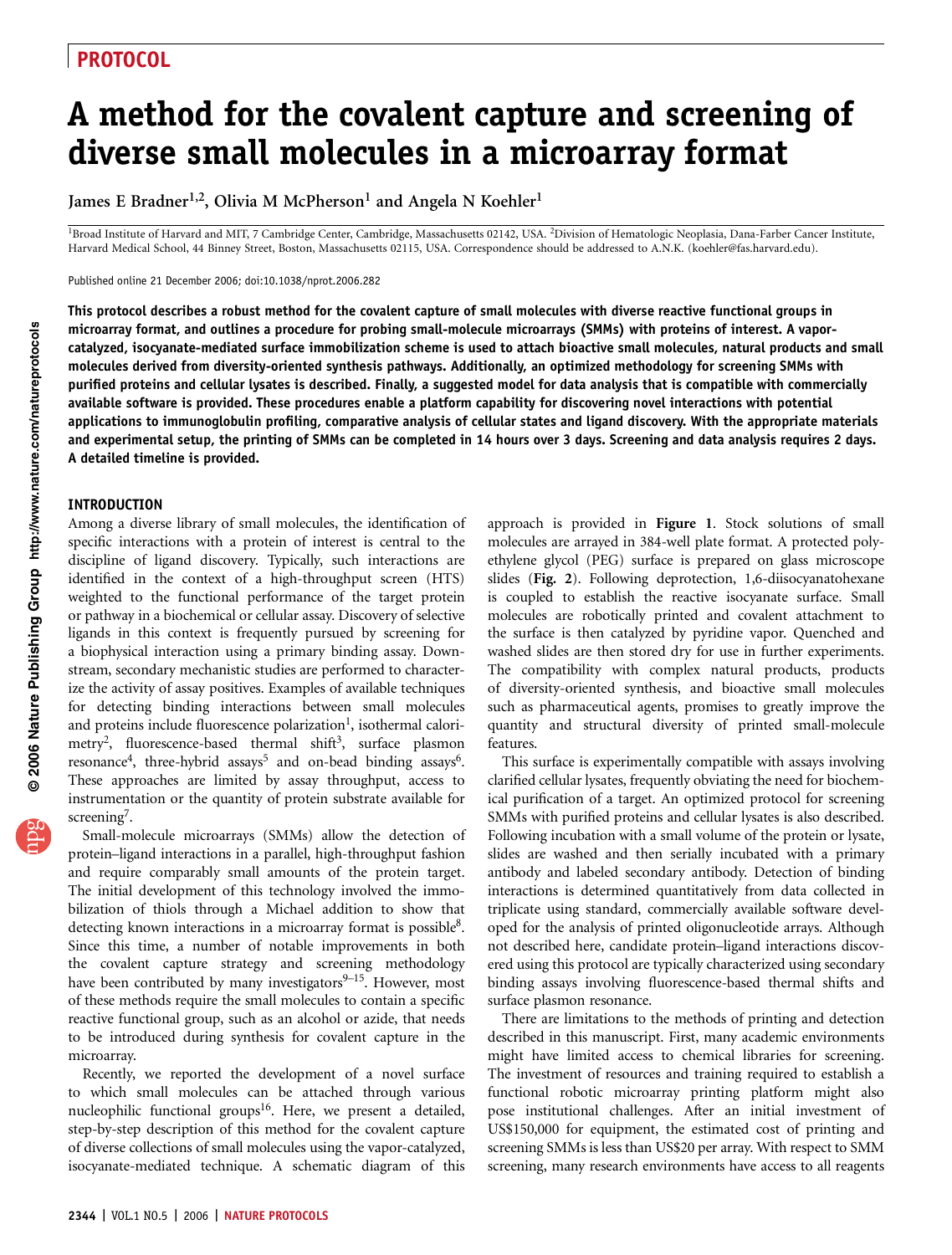

and equipment necessary through microarray facilities aimed at the study of genomics.

The protocol described below involves several organic solvents and materials that require the use of appropriate safety equipment, such as safety glasses or gloves, and a properly ventilated fume hood. Notes from material safety data sheets (MSDS) are provided for selected reagents. All reactions and washes are performed in a fume hood. For more guidance on proper organic laboratory techniques, please consult ref. 17. Equipment and software are provided as examples. Alternative equipment and software can be used. The microarrays can be prepared in a microarray facility that is equipped with a properly enclosed and ventilated microarrayer as well as a neighboring fume hood. The SMMs can be screened and scanned at any standard microarray facility. In Table 1, we have suggested printing several commercially available dyes and small molecules, including immunosuppressant natural products and known ligands to the protein FKBP12, as test cases<sup>18</sup>. Applying the present protocol to these ligand–protein pairs will be of help in becoming familiar with the procedure described below.

The SMM printing and screening methodologies described below provide a blueprint for the construction of a portable, robust, parallel platform for the discovery of novel protein–ligand interactions. Prior discoveries of small molecules targeting yeast transcription factors suggest that future applications to gene regulatory elements mediating disease phenotypes, such as neoplastic transformation, will enable the identification of tool compounds and leads for further pharmaceutical development. Compatibility of the slide surface with cellular lysates creates an additional opportunity to profile cellular states or complex mixtures such as serum immunoglobulins.

Figure 1 | A flow diagram of the small-molecule microarray (SMM) fabrication and screening process.

#### MATERIALS REAGENTS

- .Corning GAPS II coated glass slides (Fisher, cat. no. 07-200-006)
- · Fmoc-8-amino-3,6-dioxaoctanoic acid (NeoMPS, FA03202) ▲ CRITICAL Polyethylene glycol spacers of varying lengths ( $n = 2-10$  ethylene glycol units) have been successfully used with this protocol. Spacers of longer length ( $n > 30$ ) provide lower fluorescence intensity values and inconsistent spot morphologies.
- .(Benzotriazol-1-yloxy)tripyrrolidinophosphonium hexafluoro phosphate, PyBOP (Novabiochem, cat. no. 01-62-0016) ! CAUTION Irritant.
- .Piperidine, redistilled (Sigma-Aldrich, cat. no. 411027) ! CAUTION Flammable and toxic by inhalation.
- .1,6-diisocyanatohexane (Aldrich, cat. no. D124702) ! CAUTION Toxic by inhalation and through contact with skin.
- · Pyridine (Aldrich, cat. no. 270970) ! CAUTION Flammable and toxic by inhalation and through contact with skin.
- .Ethylene glycol (Acros Organics, cat. no. 295530010)
- .N,N-dimethylformamide (DMF) (Fisher Chemical, cat. no. D131-4)
- ! CAUTION Toxic by inhalation and through contact with skin. .N,N-diisopropylethylamine (DIPEA) (Sigma-Aldrich, cat. no. 550043)
- **! CAUTION** Flammable and corrosive.<br>
Dimethyl sulfoxide (DMSO) (Acros Organics, cat. no. 414880010)
- .Acetonitrile (Fisher Chemical, cat. no. A998-4) ! CAUTION Flammable and toxic by inhalation and through contact with skin.

NATURE PROTOCOLS | VOL.1 NO.5 | 2006 | 2345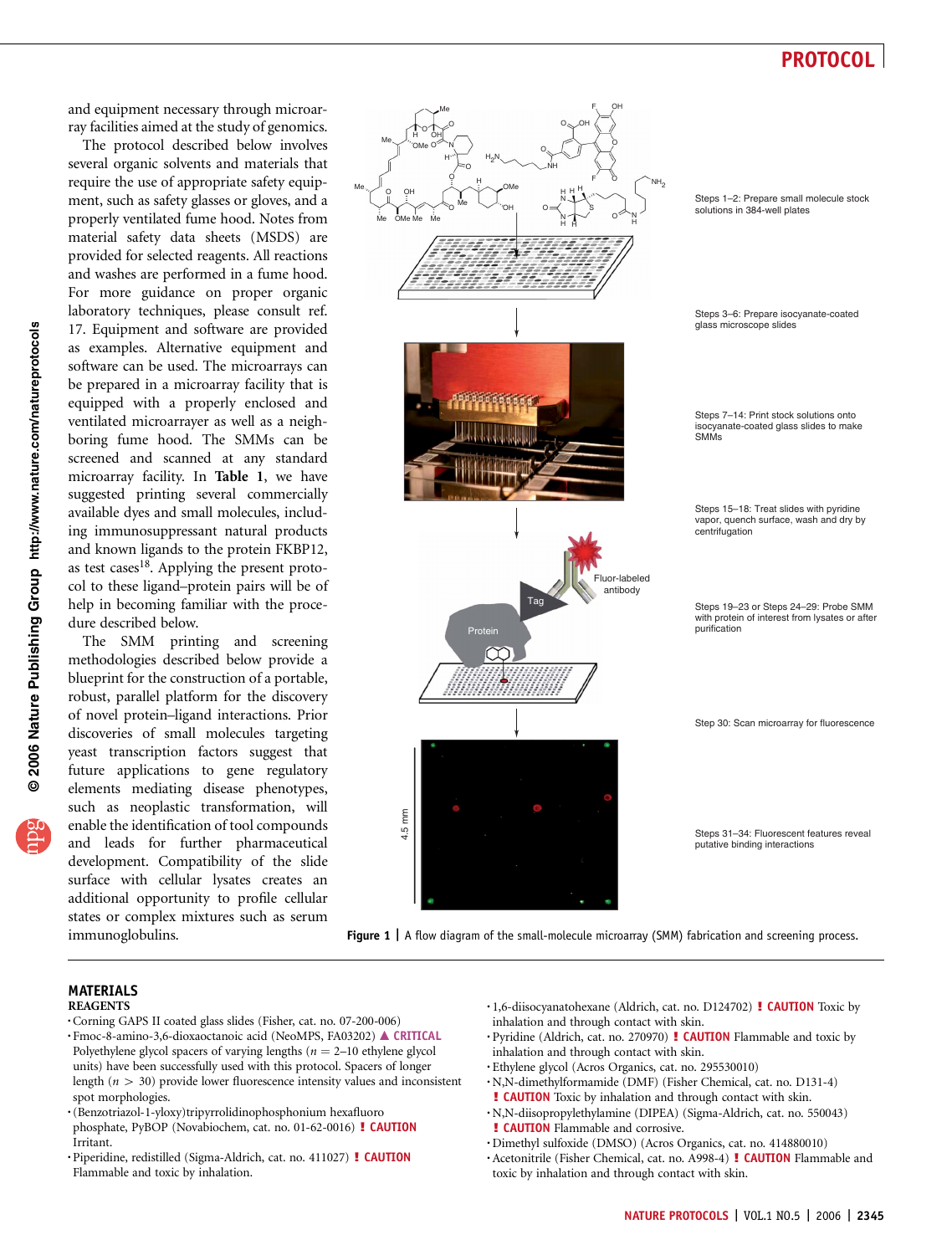- .Tetrahydrofuran (THF), stabilized (Acros Organics, cat. no. 164240025) ! CAUTION
- Flammable and can form explosive peroxides. .Texas Red cadaverine (Invitrogen, cat. no.
- T-2425)
- .Oregon Green 488 cadaverine (Invitrogen, cat. no. O-10465)
- .Alexa Fluor 647 cadaverine (Invitrogen, cat. no. A-30679)
- .Rapamycin (LC Laboratories, cat. no. R-5000)
- .FK506 (LC Laboratories, cat. no. F-4900)
- .AP1497 was prepared as described in ref. 18
- .FKBP12-6xHis was prepared as described in ref. 8
- .Alexa Fluor 647 conjugate anti-5xHis antibody (Qiagen, cat. no. 35370)
- .Cy5 mono-reactive antibody labeling dye pack (GE Healthcare, cat. no. PA25001)
- .293T Cells (ATCC, cat. no. CRL-11268)
- .Lipofectamine 2000 transfection reagent (Invitrogen, cat. no. 11668-019)
- .Flag-FKBP12 mammalian overexpression construct as described in ref. 16
- .Anti-FLAG M5 monoclonal mouse antibody (Sigma, cat. no. F4042)
- .Anti-mouse goat secondary antibody, Alexa Fluor 647 conjugate (Invitrogen, cat. no. A-21237)
- .Anti-rabbit goat secondary antibody, Alexa Fluor 647 conjugate (Invitrogen, cat. no. A-21246)
- .Biotin (Sigma, cat. no. B4501)
- .Biotin-PEG amine (Sigma, cat. no. B9931)
- .Biotin cadaverine (Invitrogen, cat. no. A-1594)
- .Streptavidin, Alexa Fluor 647 conjugate (Invitrogen, cat. no. S-32357) .Digoxin (Sigma, cat. no. D6003)
- .Anti-digoxin mouse monoclonal antibody, clone DI-22, ascites fluid (Sigma, cat. no. D8156)
- .Corticosterone (Fluka, cat. no. 27840)
- .Anti-corticosterone rabbit antibody, whole antiserum (Sigma, cat. no. C8784)
- .Protease inhibitor cocktail tablets (Roche, cat. no. 11836170001)
- .Tris-buffered saline (TBS; 0.025 M Tris-HCl, 0.137 M NaCl, 0.003 M KCl, pH 7.4)
- .Tris-buffered saline with Tween-20 (TBST; 0.025 M Tris-HCl, 0.137 M NaCl, 0.003 M KCl, pH 7.4, 0.01% (vol/vol) Tween-20)
- · Phosphate-buffered saline (PBS; 0.012 M NaH<sub>2</sub>PO<sub>4</sub>, 0.137 M NaCl, 0.003 M KCl, pH 7.4)
- $\cdot$  Phosphate-buffered saline with Tween-20 (PBST; 0.012 M NaH<sub>2</sub>PO<sub>4</sub>, 0.137 M NaCl, 0.003 M KCl, pH 7.4, 0.01% (vol/vol) Tween-20)
- .MIPP lysis and incubation buffer (commonly known as multiple inositol polyphosphatase buffer; 0.02 M NaH<sub>2</sub>PO<sub>4</sub>, 0.001 M Na<sub>3</sub>VO<sub>4</sub>, 0.005 M NaF, 0.025 M b-glycerophosphate, 0.002 M EGTA, 0.001 M DTT, 0.5% (vol/vol) Triton X-100, pH 7.2)  $\triangle$  CRITICAL Use of RIPA lysis and extraction buffer (commonly known as radioimmunoprecipitation assay buffer; 0.025 M Tris-HCl, 0.15 M NaCl, 1% (vol/vol) NP-40, 1% (vol/vol) sodium deoxycholate, 0.1% (vol/vol) SDS, pH 7.6) results in the formation of an autofluorescent film on the slide surface that significantly decreases the signal-to-noise ratio in the assay and should be avoided.



Figure 2 | Scheme for isocyanate-mediated immobilization of small molecules. Gamma aminopropyl silane (GAPS) slides are coated with a short Fmoc-protected polyethylene glycol spacer. After deprotection using piperidine, 1,6-diisocyanatohexane is coupled to the surface by urea bond formation to provide the isocyanate-coated slides used during the microarraying process. Slides printed with small-molecule stock solutions are exposed to pyridine vapor in order to catalyze the covalent attachment of molecules to the small-molecule microarray (SMM) surface. DIPEA, N, N-diisopropylethylamine; DMF, N, Ndimethylformamide; PyBOP, (benzotriazol-1-yloxy)tripyrrolidinophosphonium hexafluorophosphate.

#### EQUIPMENT

- .OmniGrid 100 Microarrayer (Genomic Solutions)
- .946 Printhead (Telechem International, cat. no. 946PH48)
- .946 Micro spotting pins (Telechem International, cat. no. 946MP3)
- .384-well polypropylene natural microarray plates, cylindrical wells (Abgene, cat. no. AB-1055)
- .Thermal peelable plate seals (Velocity11, cat. no. 06643001
- .Desiccator dry storage box, acrylic (VWR, cat. no. 24987-053)
- $\cdot$  Low-particle nitrile gloves (VWR, cat. no. 40101-222) $\triangle$  CRITICAL Use of some powdered gloves can result in autofluorescent residue on the microarrays.
- .Bibulous paper (Fisher Scientific, cat. no. 11-998)
- .Stainless steel 50-slide racks (Wheaton Scientific, cat. no. 900404)
- .Large glass trough with stainless steel lid, 500 ml (Raymond A Lamb, cat. no. E102-6)
- .Three-way glass vacuum valve with o-ring tip (Aldrich, cat. no. Z271330)
- .Tygon R-3603 vacuum tubing
- .Glass vacuum desiccator (Aldrich, cat. no. Z114340)
- .4-well rectangular polystyrene dishes (Nunc, cat. no. 267061)
- 
- Square Petri dishes,  $100 \times 100 \times 15$  mm (Nunc, cat. no. 4021) Hybrislip hybridization covers, 60  $\times$  22 mm (Invitrogen, cat. no. H-18202)
- .2-slide centrifuge for microarray drying (Sunergia Medical, cat. no. MSC-T)
- .GenePix 4200A 4-laser slide scanner (Molecular Devices)
- .GenePix Pro 6.0 software (Molecular Devices)

#### REAGENT SETUP

Small molecules Several small molecules that contain isocyanatereactive functional groups are suggested as test molecules to evaluate the method (Table 1). Ordering information for the compounds is provided in the Reagents section. The small molecules should be diluted in DMSO to prepare 10 mM stock solutions for printing as described in Step 1.

#### TABLE 1 | Fluors and suggested protein–small molecule pairs for testing the protocol.

| <b>Small molecule</b>     | Protein                       | Screening concentration      | Kn.          | <b>Detection</b>                                     |
|---------------------------|-------------------------------|------------------------------|--------------|------------------------------------------------------|
| Cv5                       |                               |                              |              | Fluorescent dye                                      |
| Oregon Green              |                               |                              |              | Fluorescent dye                                      |
| Texas Red                 |                               |                              |              | Fluorescent dye                                      |
| <b>Biotin Derivatives</b> | Streptavidin, Alexa Fluor 647 | 0.5 $\mu$ g ml <sup>-1</sup> | $10^{-15}$ M | Fluor-labeled protein                                |
| AP1497                    | FKBP12-6xHis                  | 1 $\mu$ g m $l^{-1}$         | 18 nM        | 1:1,000 Fluor-labeled anti-5xHis antibody            |
| <b>FK506</b>              | FKBP12-6xHis                  | 1 $\mu$ q m $l^{-1}$         | 3 nM         | 1:1,000 Fluor-labeled anti-5xHis antibody            |
| Rapamycin                 | FKBP12-6xHis                  | 1 $\mu$ q m $l^{-1}$         | $0.5$ nM     | 1:1,000 Fluor-labeled anti-5xHis antibody            |
| Corticosterone            | Anti-corticosterone antibody  | 1:500 antiserum              | Nd           | 1:1,000 Fluor-labeled anti-rabbit secondary antibody |
| Digoxin                   | Anti-digoxin antibody         | 1:500 ascites fluid          | Nd           | 1:1,000 Fluor-labeled anti-mouse secondary antibody  |

K<sub>D</sub>, dissociation constant; Nd, not determined.

**puor G gni hsil buP er ut a N6002**

**w w//: ptt h**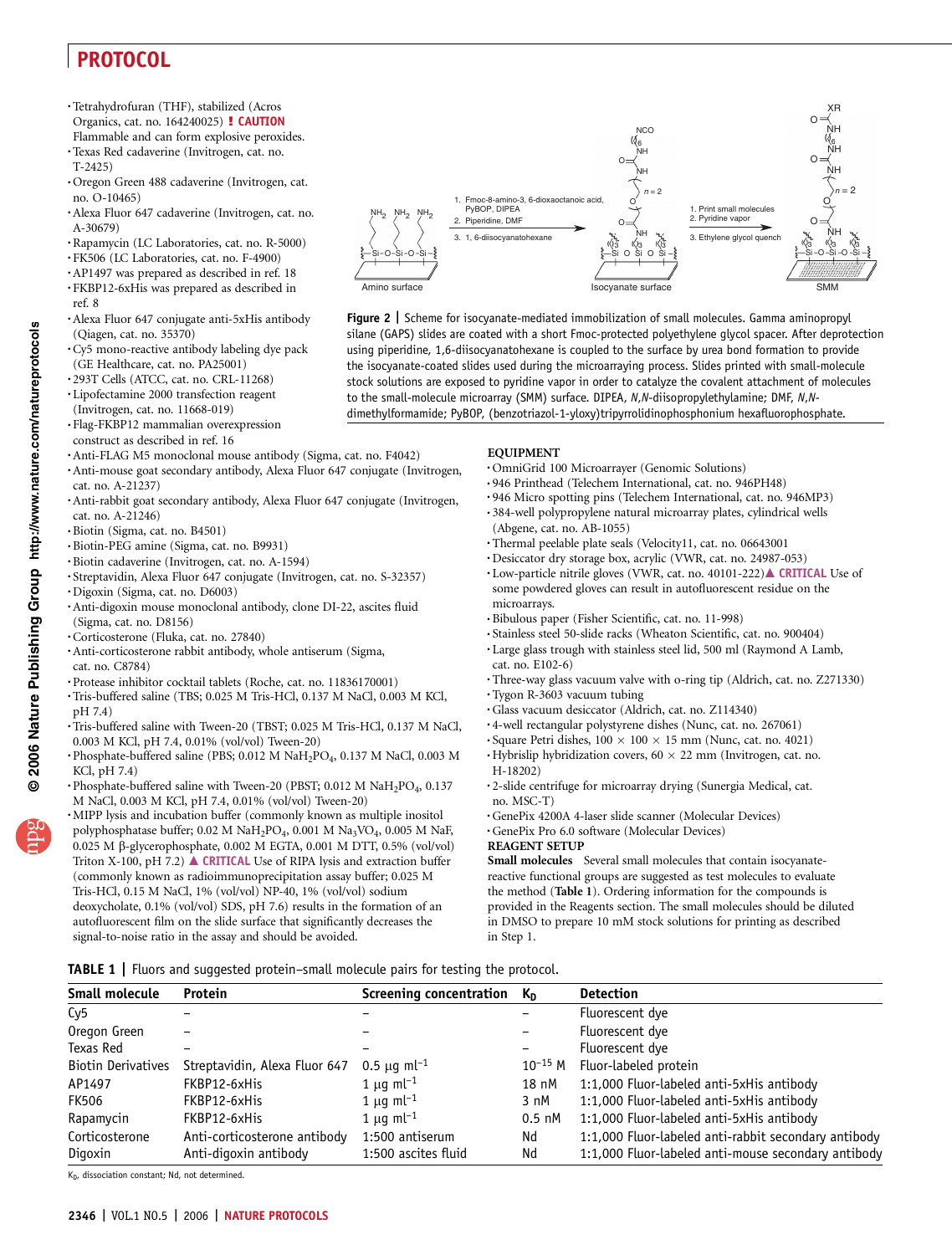Proteins The suggested test molecules can be detected with a known protein or antibody partner (Table 1). Printed biotin derivatives can be detected using a commercially available streptavidin-fluor conjugate as described in Step 21 (method A) and Step 22 (method A). Corticosterone and digoxin can be detected using commercial antibodies against the compounds followed by labeled secondary antibodies as described in Step 21 (method A) and Step 22 (method B). AP1497, FK506, and rapamycin can be detected by incubation with epitope-tagged FKBP12 and a labeled antibody directed against the epitope tag as described in Step 21 (method A) and Step 22 (method B). Finally, a protocol for detecting this interaction using epitope-tagged FKBP12 from cell lysates, using a primary antibody and labeled secondary antibody, is described in Steps 24–29. Suggested screening concentrations and antibody dilutions for each test case are provided in Table 1. Standard buffers such as TBST or PBST can be used for all experiments.

#### EQUIPMENT SETUP

Customized microarrayer wash station The standard OmniGrid 100 setup includes a sonicator for aqueous washing of the printing pins. For SMMs, an organic solvent such as acetonitrile is used to wash away the compounds from the pins. The sonication station has been substituted with a stir plate and a recrystallizing dish containing acetonitrile. During each wash step, the printhead is dipped into the stirring acetonitrile dish for 5 s followed by 3 s at the vacuum drying station. For each pin dip, the wash–dry cycle is repeated three times to minimize carryover of samples. Make sure that the stir bar does not create a deep vortex such that the pins do not make contact with solvent. Occasionally monitor the solvent level to ensure that the pins are effectively washed.

Typical GenePix scanner settings Pixel size: 10 µm; photomultiplier tube (PMT) voltages per laser: 635 nm ex. (red) = 500–600; 594 nm ex. (yellow) = 600; 532 nm ex. (green) = 500–550; 488 nm ex. (blue) = 400–500.

#### PROCEDURE

#### Preparation of small-molecule stock solutions for printing

1| Dissolve small molecules of interest in DMSO. Typically, printing stock concentrations range from 1 mM to 10 mM. DMF is a suitable alternative solvent for preparing stock solutions. Stock solutions are stored at  $-20$  °C.

Transfer 5  $\mu$ l of each stock solution to individual wells in a 384-well polypropylene microarray plate. For large sample numbers it is desirable to use a liquid transfer robot.

 $\triangle$  CRITICAL STEP Sealed stock plates are stored at –20 °C and undergo up to ten freeze–thaw cycles prior to liquid chromatography–mass spectrometry analysis to monitor the stability of compound stocks. The number of acceptable freeze–thaw cycles often depends on the nature of the small molecules that are printed. A typical set of printing stock plates is retired after twelve freeze–thaw cycles.

#### Preparation of isocyanate-coated glass microscope slides

3| Place 100 amino-functionalized Corning GAPS II slides into two stainless steel 50-slide racks. Submerge each rack in a large glass trough containing fresh PEG solution: Fmoc-8-amino-3,6-dioxaoctanoic acid (1 mM), PyBOP (2 mM), and DIPEA (0.5 mM) in 1 l of DMF. The solution should completely cover the slides. Incubate the slides in the PEG solution with stirring at room temperature (roughly 24 $\degree$ C) in a fume hood for at least 4 hours.

**E** PAUSE POINT The incubation is typically performed overnight.

Remove the racks from the PEG solution, and allow them to drip-dry before briefly rinsing in DMF. Drip-dry the racks again, and place them into a clean tank containing 1% (vol/vol) piperidine in 1 l of DMF to remove the Fmoc group from the surface. The deprotection reaction is complete after 10 min at room temperature.

 $\blacksquare$  PAUSE POINT The slides can be left in the deprotection solution overnight.

Remove the racks from the piperidine solution, drip-dry, and wash for 1 min in DMF with stirring. To install the isocyanate group on the surface of the slides, place the deprotected slides into troughs containing 1% (vol/vol) 1,6-diisocyanatohexane in DMF. Incubate the fully submerged slides in this solution with stirring for 30 min at room temperature.

6| Immerse the activated slides in DMF with stirring and wash for 3 min. Repeat with fresh DMF. Immerse the slides in THF with stirring and wash for 2 min. This wash sequence effectively removes excess isocyanate reagent from the slides and will provide clean and dry slides.

▲ CRITICAL STEP It is important that slides are completely dried prior to printing so that excess solvents and reagents are not exposed to the microarrayer platform. Slides can be dried under a gentle stream of air for a minute or two after the final THF rinse. Otherwise, simply allow the THF to evaporate for a few minutes.

#### Printing SMMs

7| Remove the compound stock plates from the freezer and allow them to thaw in a desiccator dry storage box.

8| Carefully place the dried and activated slides onto the microarrayer platform. Be sure that the slides are all in a common orientation with respect to the barcode sticker.

9| Load clean printing pins into the printhead being careful to avoid touching the tips of the pins.

10| Design the printing configuration using the OmniGrid 100 software. Printing from DMSO typically provides features with spot diameters of around 150 µm. Using a center-to-center spacing of 300 µm comfortably allows 10,800 features to be printed in 15  $\times$  15 subarrays using 48 pins.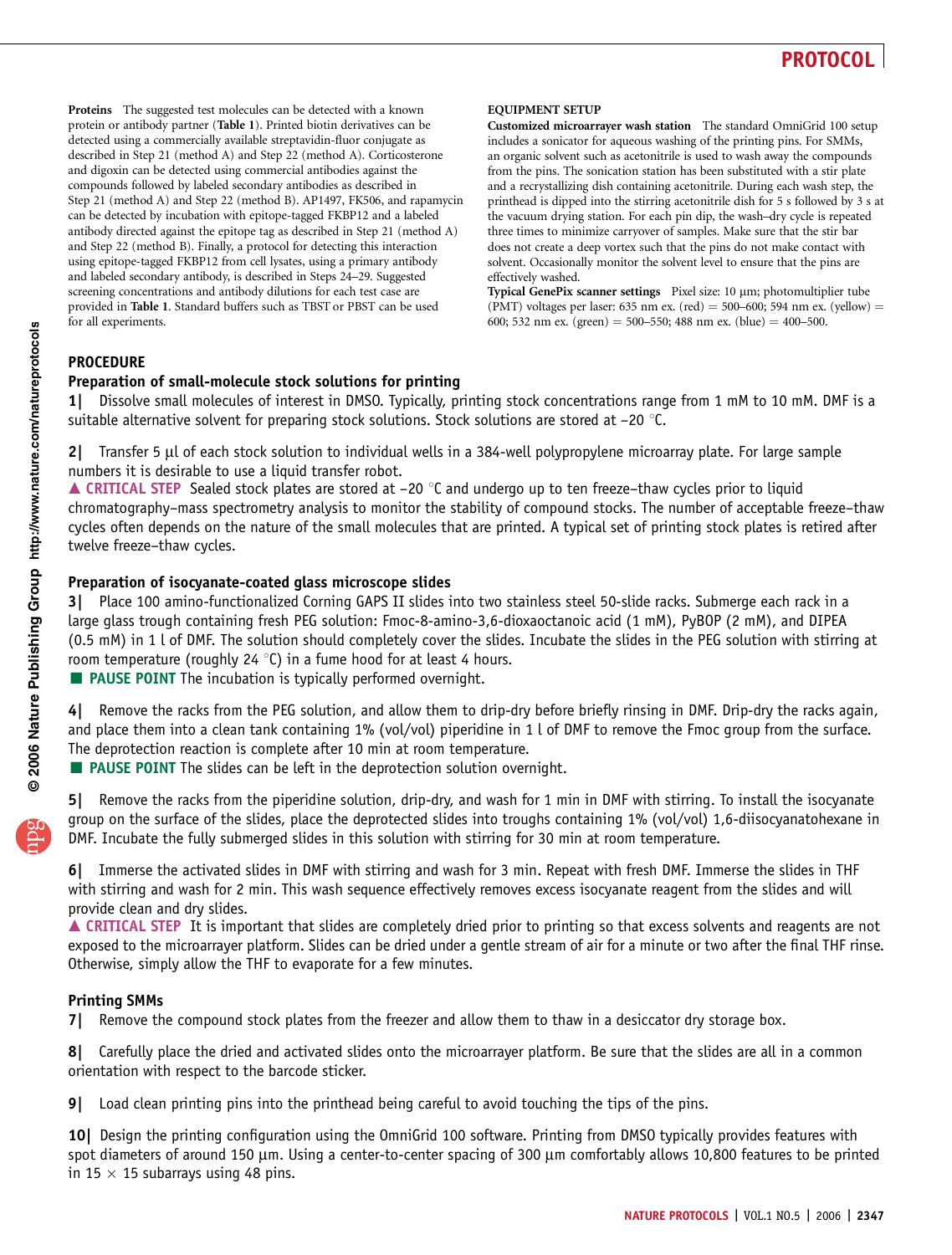11| Centrifuge all compound stock plates at 400g for 1 min at 24  $\degree$ C using a Genevac HT-24 or standard benchtop centrifuge with microplate adapters.

▲ CRITICAL STEP Plates should be centrifuged to be sure that all of the stock solution resides at the bottom of the well.

12| Insert a clean glass blot pad in one of the three microplate positions. Insert the first two compound stock plates into the remaining microplate holders.

■ CRITICAL STEP Be sure that all stock plates are placed on the microplate holders in the proper orientation with respect to well A01 to avoid inconsistencies between the actual printing sequence and the theoretical print sequence or GenePix array list (GAL) file.

13| Print compounds in desired array format. Instruct the arrayer to pre-spot 30 features at 400 µm center-to-center spacing on the blot pad for every sample pickup. Clean the blot pad with bibulous paper and methanol after printing every two plates. Printing solutions on a blot pad prior to spotting on the activated slides avoids excess solution from creating large spots on the first few slides of the print run.

### ? TROUBLESHOOTING

14| After the print run is completed, leave the slides on the microarrayer platform for at least 10 min so that the printed samples will dry.

15| Move printed slides into the stainless steel slide racks. Place the racks in a vacuum desiccator attached to a three-way glass valve through Tygon tubing in a ventilated chemical fume hood. The main outlet should be directed to the desiccator, through tubing, with one of the valves directed to a vacuum line, also through tubing. The other (closed) valve should be directed, through tubing, to a flask with 2 ml anhydrous pyridine. Evacuate the desiccator containing the slides. Keep the slides under vacuum conditions for 5 min to assist the removal of any excess printing solvent. Close off the vacuum line and open the valve to the flask containing pyridine. Next, expose the printed slides in the desiccator to pyridine vapor for at least 2 h. Pyridine catalyzes the covalent attachment of functional groups that are less reactive towards isocyanate. Finally, close off the pyridine line and evacuate the desiccator to dry the slides.

**! CAUTION** Be sure to handle pyridine in a properly ventilated fume hood to avoid exposure by inhalation.

**PAUSE POINT** The slides are typically exposed to pyridine vapor during an overnight incubation.

16| Remove the racks from the desiccator and immerse the dried slides in a solution of 5% (vol/vol) ethylene qlycol and 0.1% (vol/vol) pyridine in DMF with stirring for 30 min to quench the isocyanate surface.

**EXECUTION** Be sure to wear gloves when removing the racks from the desiccator to avoid exposing skin to the pyridine.

17| After the ethylene glycol quench, rinse the slides in DMF. Wash the slides in DMF for 1 h with stirring followed by two brief washes, 3 min each, in THF. Dry the slides by centrifugation.

18| Dried slides are packaged in five-slide boxes sealed with Parafilm.

**PAUSE POINT** Microarrays can be stored for up to 6 months at  $-20^{\circ}$ C. The arrays can be kept at 4  $^{\circ}$ C for several days.

### Quality control: detecting known protein–small molecule interactions

19| Pre-scan to see known fluors (listed in Table 1) and to identify autofluorescent compounds. ? TROUBLESHOOTING

20| Prepare protein or antibody solution to be used to detect a known printed ligand (listed in Table 1) in TBST buffer that has been kept chilled at 4 °C. Purified proteins and antibodies are typically screened in the range of 0.1–5.0  $\mu$ g ml<sup>-1</sup>. ▲ CRITICAL STEP It is important to use a buffer that is appropriate for the protein of interest. Buffers should contain specific cofactors or reagents that are required for activity or stability. Avoid autofluorescent additives. TBST and PBST are commonly used and provided as examples.

21| Incubate diluted protein with microarray at 4  $\degree$ C for 1 h. Two incubation methods are described below. The Dish method (A) is used when the protein is not in limited supply or if agitation is desirable (use the same protocol for antibody incubations that might follow). The inexpensive Parafilm method (B) is used to minimize the amount of protein used in the binding assay. This method was used as an alternative to coverslips, which provide inconsistent results and areas of high background surrounding the edge of the coverslip:

### (A) Dish method

- (i) Place the microarray, printed face up, in the well of a 4-well rectangular dish.
- (ii) Gently pipet 3 ml protein solution onto the slide barcode sticker and let the solution spread out to cover the surface of the slide. Alternatively, three slides can be placed printed face up in a square Petri dish.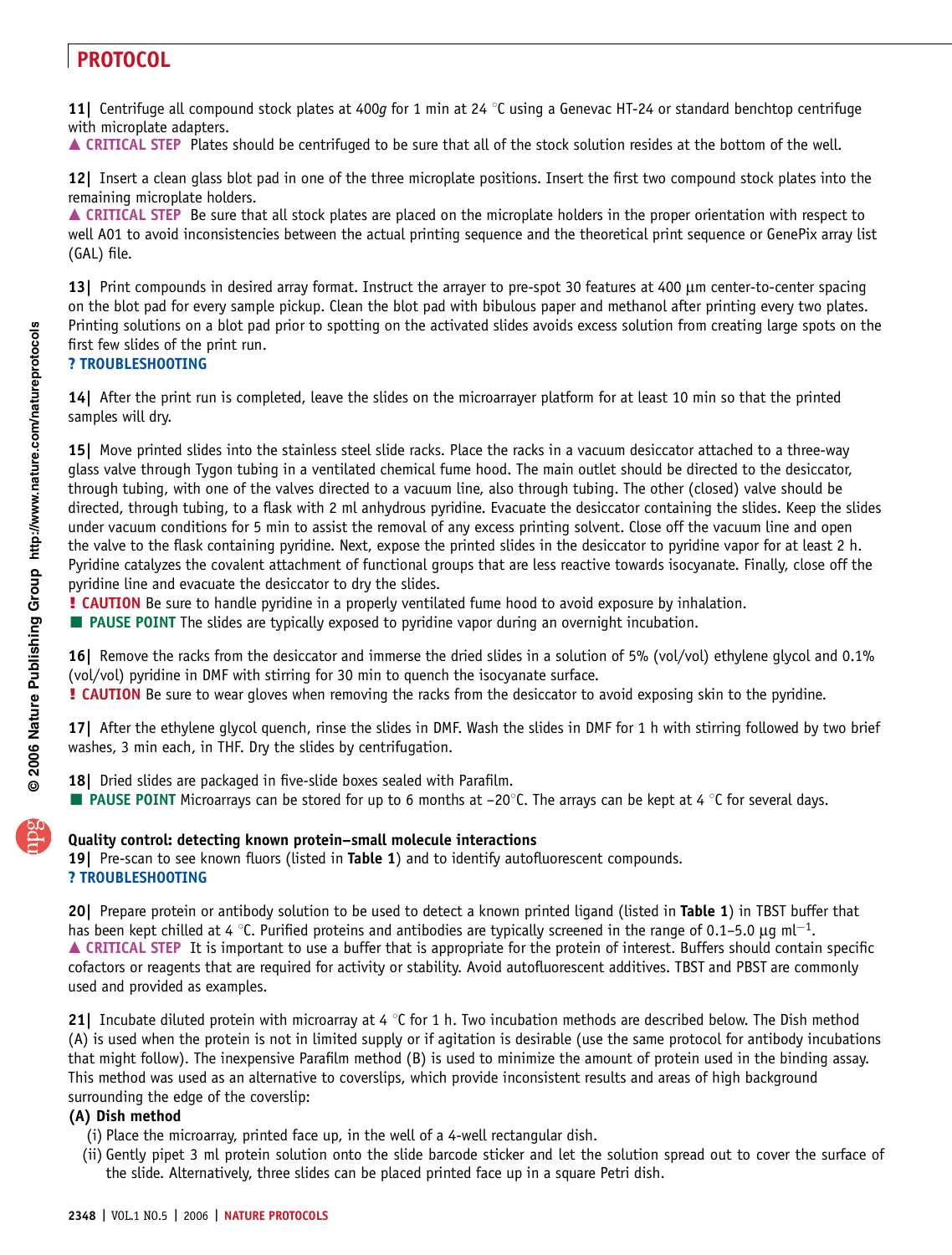(iii) Cover the dish with the lid and place on a rocking platform so that the solution is gently agitated over the surface of the slide. Alternatively, gently pipet 6 ml of protein solution into the dish and agitate.

### (B) Parafilm method

- (i) Cut a strip of Parafilm and place on a smooth and flat surface such as a clean lab bench in a cold room or on a chilled flat surface for transfer into a laboratory refrigerator or cold room.
- (ii) Pipet 300 µl of protein solution onto the parafilm.
- (iii) Carefully place the microarray, printed face down, onto the drop so that the protein solution spreads out to cover the entire slide.

■ CRITICAL STEP Avoid introducing air bubbles in between the printed surface of the slide and the Parafilm.

22| Carefully remove protein solution from the microarray. Briefly rinse excess protein solution from the slide using chilled TBST buffer (4 °C) using A) for directly labeled fluorescent proteins (e.g. Alexa 647, fluorescein, GFP, etc.) or B) for assays involving detection through a labeled antibody (e.g. anti-His, anti-GST, anti-FLAG, etc.).

### (A) Direct detection of fluor-labeled proteins

- (i) Wash each slide in 3 ml buffer for 2 min with agitation on a platform shaker or rocker. Repeat twice.
- (ii) Wash once with chilled TBS buffer (4  $\degree$ C) for 1 min and go to Step 23.

### (B) Antibody-based detection

- (i) Immediately apply the diluted antibody of interest in TBST or another suitable buffer and place the slide at 4  $\degree$ C for 1 h.
- (ii) Carefully remove fluor-labeled antibody solution from the microarray.
- (iii) Briefly rinse excess protein solution from the slide using chilled TBST buffer.
- (iv) Wash the slide in 3 ml buffer for 2 min with agitation. Repeat twice.
- (v) Wash once with chilled TBS buffer for 2 min.
- 23 Dry slides by centrifugation using a slide centrifuge. The probed microarrays are ready for analysis.

**PAUSE POINT Ideally, slides are scanned immediately after probing with protein. Dried slides can be stored at room** temperature and in the dark for up to 2 days prior to scanning without significant deterioration in fluorescent signal.

### Protein binding screens using cell lysates

24| Transfect HEK-293T cells with a mammalian overexpression construct encoding an epitope-tagged protein of interest. Cells are seeded in a 6-well plate at  $5 \times 10^5$  cells per well, anticipating one well will be required per SMM incubation. A reliable, high level of expression has been achieved in this cell line with most commercially available lipid transfection reagents following provided technical protocols. Cells are typically harvested 48–72 h after transfection, the time at which a well that is transfected with an enhanced green fluorescent protein (EGFP) vector achieves a stable, high degree of expression. ▲ CRITICAL STEP Protein expression and detection should be validated by immunoblot. Where feasible, immunoprecipitated protein should be assessed for activity in an appropriate biochemical assay.

25| Harvest cells for storage or lysis. Adherent cells are washed twice in chilled PBS in 6-well plates, resuspended in 500 µl of chilled PBS per well and transferred to labeled Eppendorf tubes. Cells are pelleted by brief centrifugation and the supernatant is discarded.

**E** PAUSE POINT Pelleted cells are typically snap-frozen in liquid nitrogen and stored at  $-80$  °C until use.

26| Prepare cellular lysates for incubation with SMMs. Cell pellets are thawed on wet ice and resuspended promptly and gently in MIPP lysis buffer supplemented with protease inhibitors and fresh DTT (300 µl volume per source well). Incubate on ice for 15 min. Lysates are then clarified by centrifugation at 14,000g for 10 min at 4  $\degree$ C. Immediately following centrifugation, decant supernatant to new, chilled Eppendorf tubes. Perform a protein quantification assay and adjust with lysis buffer to achieve 0.3  $\mu$ g m $l^{-1}$ .

 $\triangle$  CRITICAL STEP MIPP lysis buffer has been determined to minimize autofluorescence with arrays prepared as above. RIPA lysis buffer interferes substantially with signal-to-noise ratio in controlled experiments.

27] Incubate SMM with lysates using the methods described in Step 21 for 1 h at 4 °C. Wash with gentle rotation in chilled PBST for 1 min, repeating three times.

**28** Incubate SMM immediately with primary antibody for 1 h at 4  $\degree$ C. For epitope-directed antibodies such as anti-FLAG or anti-His, a 1:1000 dilution in PBST supplemented with 0.1% bovine serum albumin (BSA) is suggested. Wash with gentle rotation in chilled PBST (4 $\degree$ C) for 3 min, repeating three times.

29 Incubate SMM immediately with secondary antibody for 1 h at 4  $\degree$ C. Dilutions of 1:1,000 are appropriate for most commercial fluor-labeled antibody solutions. Wash with gentle rotation in chilled PBST for 3 min, repeating three times. Briefly rinse with distilled water and dry slides by centrifugation for 1 min. The probed slides are ready for analysis.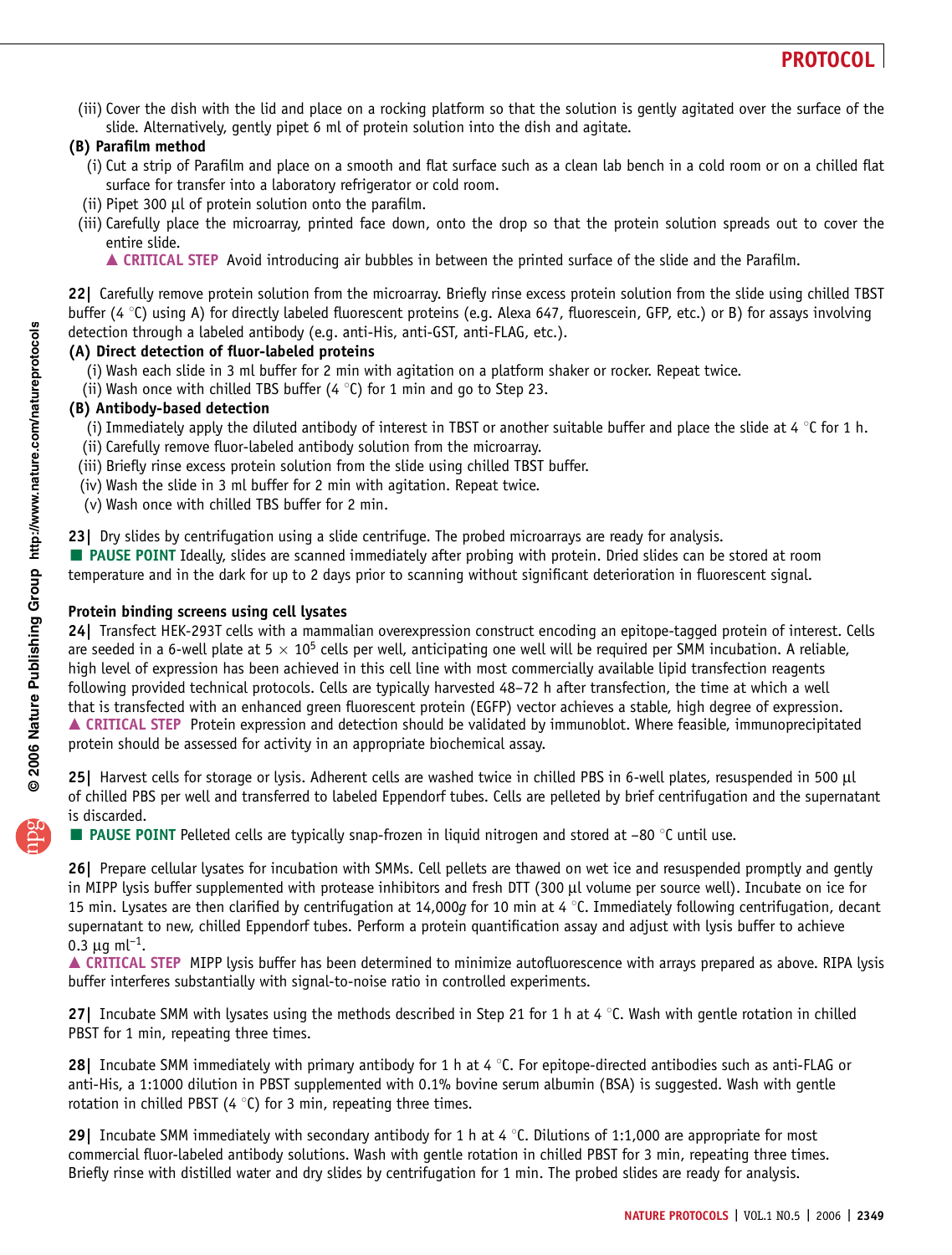#### Data analysis

30| Scan slides with the GenePix 4200A slide scanner, using the suggested settings. ? TROUBLESHOOTING

31| Align the corresponding GAL file, translating microarray location to microplate location, to each scanned image using the GenePix Pro 6.0 software. Use the printed fluor markers to help align each subarray. Properly resize each GAL file feature to the diameter of the actual printed microarray feature and generate a GenePix results (GPR) file for each microarray. ? TROUBLESHOOTING

32| Analyze results file to evaluate a) whether fluorescent dye markers are present, b) whether known ligands are present, c) whether marker compounds carryover to the next sample resulting in contamination of neighboring features, d) which compounds are autofluorescent at the experimental wavelengths and e) whether there are new small molecules that bind to the protein or antibody applied to the microarray.

#### ? TROUBLESHOOTING

33| Score assay positives from triplicate experimental data, based on deviation from the mock-treatment distribution defined by the features containing solvent only on each SMM. Adjust fluorescence intensity for background signal on a per-spot basis within the GenePix software, and use this metric principally in the analysis.

34| Compare assay positives to triplicate experimental data collected from control experiments as appropriate.  $\triangle$  CRITICAL STEP As this platform is capable of detecting interactions between small molecules and immunoglobulins, comparison to a buffer-only or control-lysate experiment followed by antibody incubation is essential.

#### **• TIMING**

Steps 1–2: Time required is dependent on the number of samples to be printed Step 3: 100 slides, 4.5 h or overnight incubation Steps 4–6: 1 h Steps 7–12: 1 h Step 13: Time required is dependent on the array design Steps 14–15: Overnight incubation Steps 16–18: 2 h Steps 19–23: Protein incubation followed by incubation with antibody, 2.5 h Step 24: 72 h Steps 25–29: 6 h Steps 30–34: 8 h (varies depending on the choice of analytical method)

#### ? TROUBLESHOOTING

Troubleshooting advice can be found in Table 2.

TABLE 2 | Troubleshooting table.

| Step    | Problem                                                                                              | <b>Solutions</b>                                                                                                                                                                                                                                                                                                                                                                                                                                                                                    |
|---------|------------------------------------------------------------------------------------------------------|-----------------------------------------------------------------------------------------------------------------------------------------------------------------------------------------------------------------------------------------------------------------------------------------------------------------------------------------------------------------------------------------------------------------------------------------------------------------------------------------------------|
| Step 13 | Stock solutions carryover from one sample pick up to the<br>next.                                    | Increase the duration of the pin wash cycle or increase the<br>number of cycles in between each sample pickup. Be sure to<br>clean the blot pad with methanol and bibulous paper after<br>every two plates.                                                                                                                                                                                                                                                                                         |
| Step 19 | Alexa Fluor 647 cadaverine control spots print poorly.                                               | Batch variation for this commercially available fluorescent<br>dye has been observed. Cy5-NHS (GE Healthcare) or VivoTag<br>680 (Visen Medical) can be used as alternatives.                                                                                                                                                                                                                                                                                                                        |
| Step 30 | Protein sample gives high background or forms a film<br>across the slide.<br>Features appear white.  | A) Avoid adding autofluorescent reagents to the incubation<br>buffer. When in doubt, incubate the buffer of choice with<br>a plain glass slide, dry the slide, and scan to look for the<br>presence or absence of a fluorescent film. B) Test lower<br>concentrations of protein. C) Increase duration of wash<br>in Steps 22 and 23. D) Add 0.1% (vol/vol) bovine serum<br>albumin (BSA) to incubation buffers as a blocking agent.<br>The saturation limit of the scanner has been reached. Lower |
|         |                                                                                                      | the photomultiplier tube (PMT) voltage and scan again.                                                                                                                                                                                                                                                                                                                                                                                                                                              |
| Step 31 | GenePix Pro does not properly fit each GAL feature to the<br>actual diameter of the printed feature. | Printed features of irregular size or morphology may require<br>the user to manually fit the GAL file to the feature image.                                                                                                                                                                                                                                                                                                                                                                         |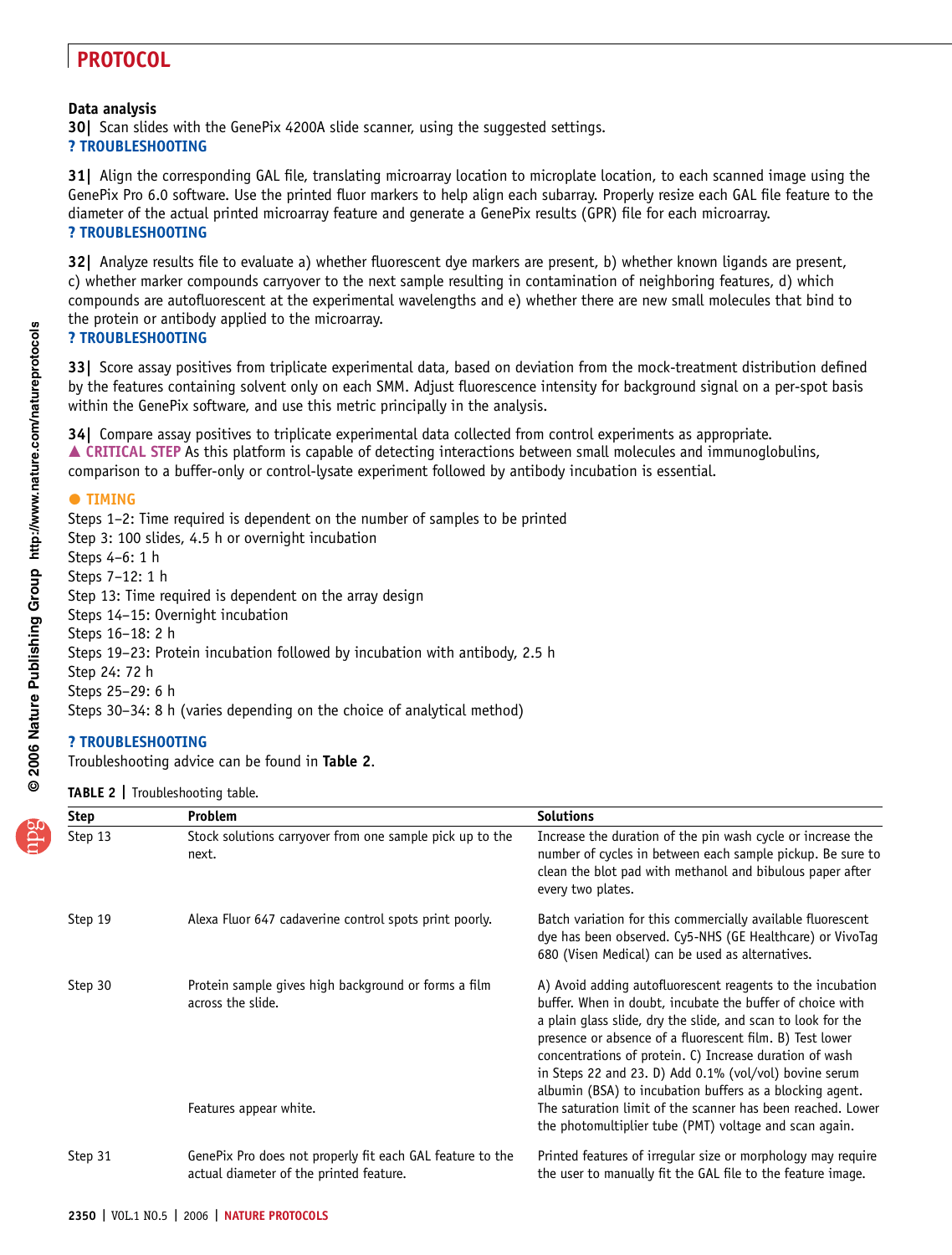TABLE 2 | Troubleshooting table (continued).

| <b>Step</b>  | Problem                                  | <b>Solutions</b>                                                                                                                                                                                                                                                                                                                                                                                                                                                                                                                                                                                                               |
|--------------|------------------------------------------|--------------------------------------------------------------------------------------------------------------------------------------------------------------------------------------------------------------------------------------------------------------------------------------------------------------------------------------------------------------------------------------------------------------------------------------------------------------------------------------------------------------------------------------------------------------------------------------------------------------------------------|
| Step 32      | Expected interactions are not witnessed. | If a control interaction is present on the array and not<br>appearing as a clear assay positive, a higher titer of antibody<br>is advisable. Antibodies directed at a protein of interest<br>frequently require a higher concentration of antibody (1:250<br>to 1:100). Wash with gentle rotation in chilled PBST for one<br>minute, repeating three times.                                                                                                                                                                                                                                                                    |
| Steps 19, 32 | Printed features are missing.            | The stock solution was not properly delivered to the surface of<br>the slide. Make sure that the solution resides in the bottom of<br>the plate and it on the sides of the well. Also be sure to adjust<br>the z-axis so that the pins make contact with solution in each<br>well. Physically inspect the wells to rule out evaporation of<br>the sample. Additionally, check to make sure that all of the<br>pins move freely in the printhead. Also be sure that the pins<br>are properly cleaned. Inspect the pins under a microscope to<br>make sure that the tip is not obstructed or damaged (i.e. bent<br>or corroded). |

GAL, GenePix array list file; PBST, Phosphate-buffered saline with Tween-20.

#### ANTICIPATED RESULTS

Each of the experimental steps outlined in this protocol have been optimized for performance, yield and reproducibility so as to accommodate the fabrication of arrays for screening by a number of interested investigators. However, unanticipated variables introduced by equipment design, operator training and protocol implementation are likely to establish a learning curve during implementation and the need for re-optimization. The  $\blacktriangle$  CRITICAL STEP notes and ? TROUBLESHOOTING guide highlight those procedures that require the most careful attention and protocol calibration. Once optimized, the investigator can anticipate the successful immobilization of nearly 11,000 diverse compounds in microarray format on a glass microscope slide. En route to this outcome, we recommend 'assay development' screens with fluorescent ligands as controls for the printing process and known high-affinity ligands to validate the platform in a screening context.

The optimized screening protocols for recombinant and transfected protein have proven reliable and robust as described. However, with the testing of new proteins, the influences of proper protein folding and stability in lysis buffer and of the selection of epitope and antibody for detection are substantial. To illustrate the results anticipated from screening SMMs, we present data in Figure 3 from a screen of a clarified cellular lysate from HEK-293T cells expressing Flag-FKBP12. In this experiment, a primary and secondary antibody detection scheme was used as described above. The array was scanned for fluorescence at 532 nm and 635 nm, falsecolored green and red in this merged image, respectively. Assay positives appear in red. These data illustrate the anticipated detection of the small molecule ligand AP1497 (Fig. 3a), printed through a primary amine, and the natural product rapamycin (Fig. 3b), printed through a secondary alcohol. A histogram depicting the distribution of 635 nm fluorescence intensity corrected for



Figure 3 | Small-molecule microarray (SMM) probed with Flag-FKBP12-overexpressing cellular lysates. (a) Recognition of an analog of AP1497 printed through a primary amine. (b) Recognition of the natural product rapamycin, likely printed through a secondary alcohol. (c) Histogram of background-adjusted 635 nm fluorescence intensity data derived from solvent-only features on the SMM. (d) Histogram of background-adjusted 635 nm fluorescence intensity data derived from printed small molecule features on the SMM.